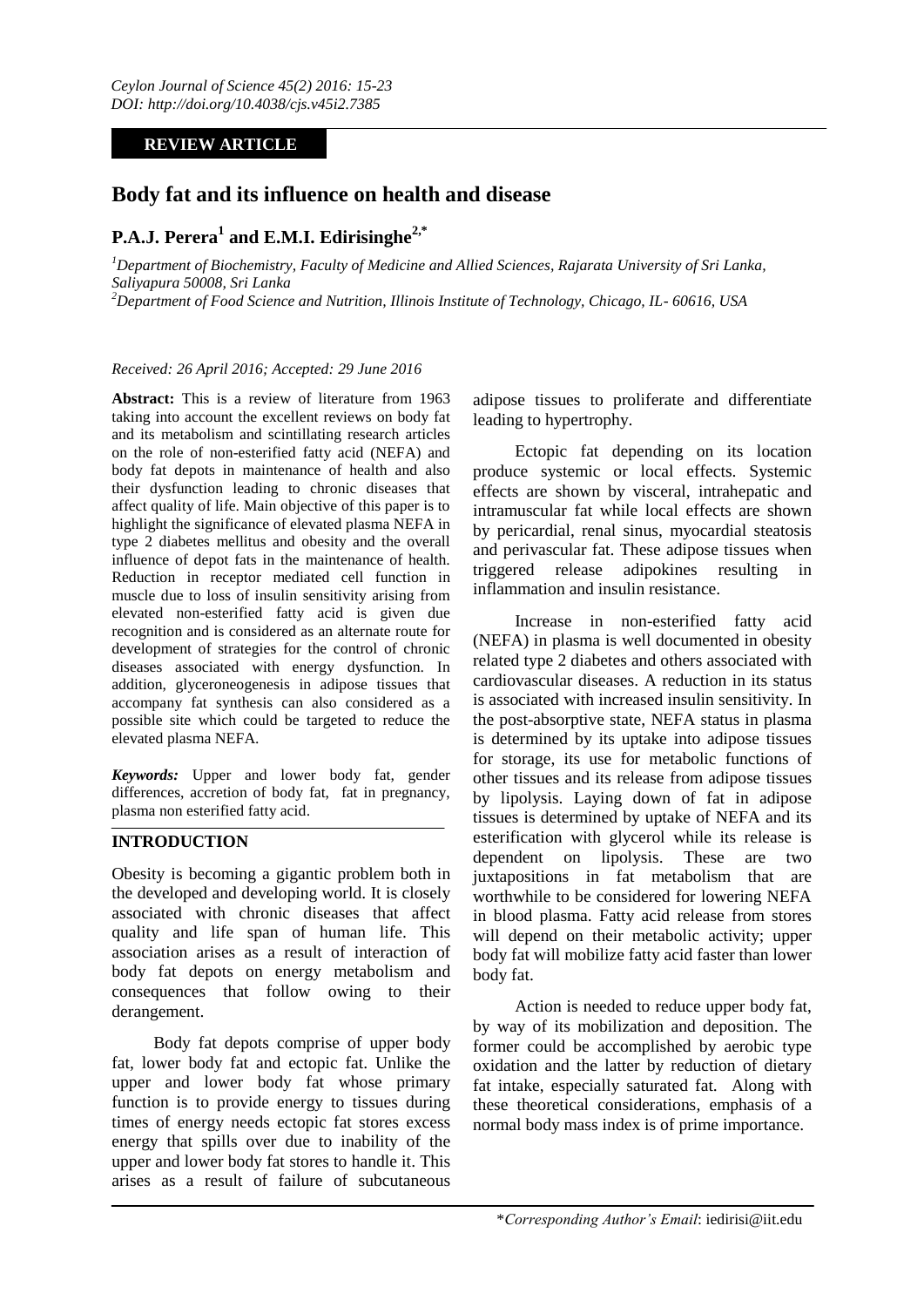Body fat is stored in adipose tissues distributed in different parts of the body. Fat depots in these adipose tissues vary in respect of fat storage, fat mobilization and function. The fat deposits can be broadly divided into upper body fat and lower body fat. The upper body fat comprises of fat stored in abdominal subcutaneous and visceral adipose tissues while lower body fat comprises of fat stored in gluteo-femoral adipose tissues (Karpe and Pinnick, 2015).

## **Upper and lower body fat**

Upper body fat (UBF) has a high lipid turnover and demonstrates a strong lipolytic response to stress hormones. Fat deposition at this site takes place mostly via chylomicrons. Lower body fat with a low lipid turnover has fat deposited in its depot mostly via VLDL made available through the redistribution pathway (Karpe and Pinnick, 2015).

UBF is laid down as large fat droplets through adipocyte hypertrophy whilst lower body fat is laid down as small fat droplets through adipocyte hyperplasia. There is a constant flux of free fatty acids continuously entering and leaving fat depots. The net direction of the flux is controlled by insulin and leptin, both increasing inward flux of fatty acids while outflow of fatty acids is controlled through a balance between lipolytic beta adrenergic receptors and anti-lipolytic alpha 2 receptors (Tchoukkalova *et al*., 2008).

Reduction of dietary energy accompanies a reduction in the abdominal upper body subcutaneous fat and not gluteo-femoral adipose tissue fat (Kopelman, 1997). The latter is the one which is used prominently during lactation in the post-absorptive state by women, a mechanism available to lose some of the fat gained during pregnancy (McFarland, 1997).

The divergent functional differences cited above between UBF and LBF do suggest likely presence of site specific sets of different developmental genes under epigenetic control. The observation that regional characteristics are retained when tested *in vitro* indicates that adipocytes heterogeneity is inherited rather than consequence of local micro environment variation (Karpe and Pinnick, 2015). Multiple studies have examined transcriptional profile of

different adipose tissues and identified marked depot specific differences in the expression of developmental transcription factors (Karastergiou *et al.,* 2013). Depot specific differences are seen between apparently similar upper body subcutaneous and lower body subcutaneous depots. When health aspects of body fat distribution is looked into, LBF is found to exhibit a protective role showing opposing association with risk of cardiovascular disease and type 2 diabetes mellitus whereas the upper body fat is seen to have the opposite effect (Karpe and Pinnick, 2015).

Considering the importance of body fat distribution in determining "metabolic health" and opposing associations observed between metabolic risk factors and upper and lower body fat there is a need to investigate anthropometric indices that reflect upper and lower body fat in relation to health and diseases (Pouliot *et al*., 1994).

## **Ectopic fat depots**

This refers to excess adipose tissue in locations traditionally not associated with energy storage. It includes intra-abdominal visceral adipose tissue, a characteristic of upper body obesity. One hypothesis is that in states of positive energy balance when capacity of subcutaneous tissue (SAT) is reached storage shifts to ectopic sites, including viscera, heart, and vasculature. The failure of SAT to store additional non-esterified fatty acid (NEFA) is believed to result from a failure of proliferation and differentiation of adipocytes leading to hypertrophy (Despres *et al*.,2008; Heilbron *et al*., 2004).

Fat stored in ectopic depots depending on their location may produce systemic or local effects. Those having potential systemic effects include visceral adipose tissue (VAT) fat, intrahepatic fat (fatty liver) and intramuscular fat while those having potential local effects include pericardial (pericoronary) fat, renal sinus fat, myocardial steatosis and perivascular fat.

Consistent with this theory, the degree of subcutaneous abdominal adipose cell hypertrophy has been shown to predict the development of type 2 diabetes mellitus. In addition, thiazolidinediones, which improve insulin sensitivity, have been shown to promote differentiation of new fat cells in subcutaneous fat without an increase in visceral fat. Taken together, these data suggest that ectopic fat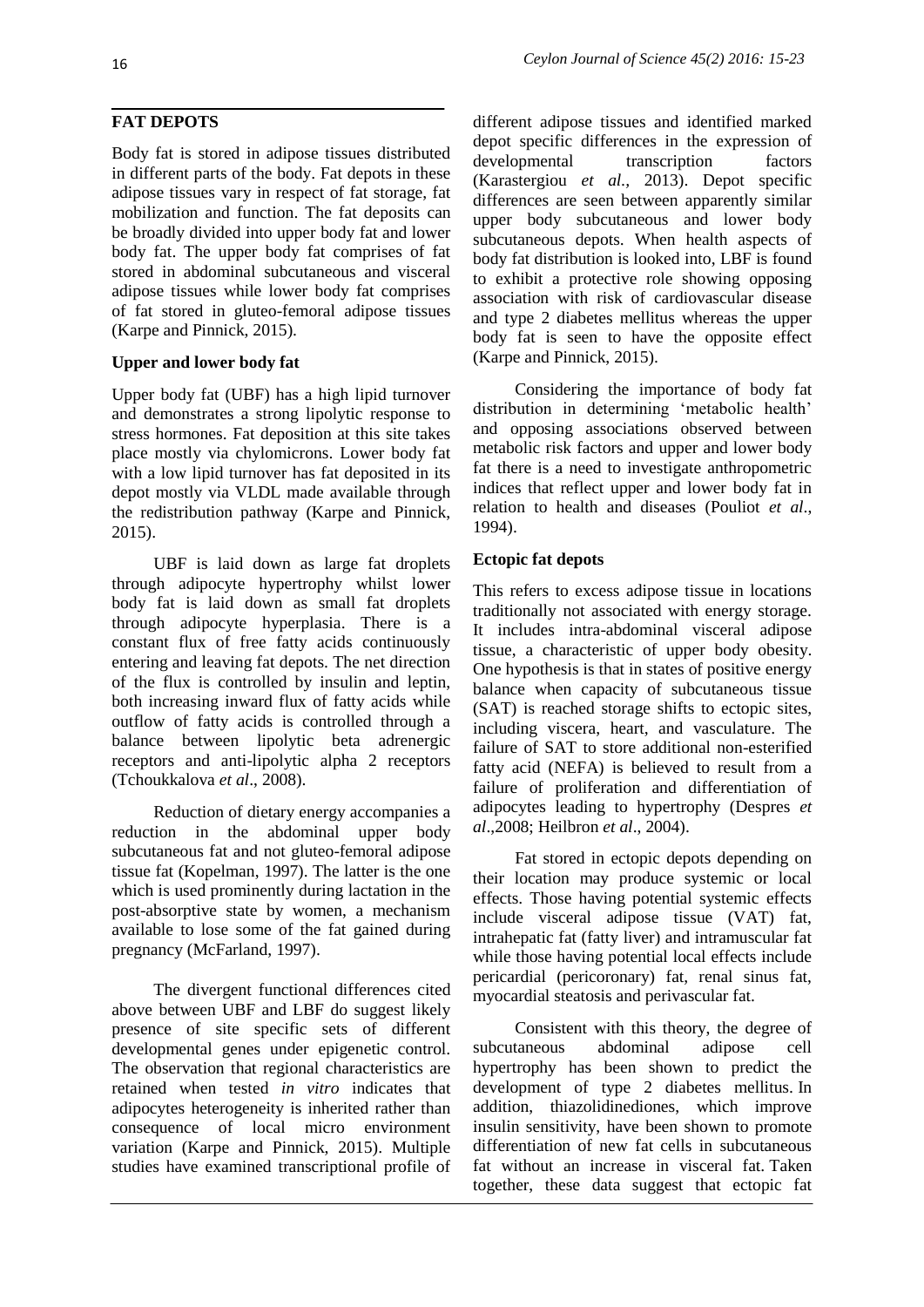deposition may result from the failure of SAT to act as a metabolic sink (Britton and Fox, 2011) and that its accumulation may put a person at risk in developing diabetes type 2.

With development of obesity, VAT becomes infiltrated with macrophages followed by upregulation of adipokines. These adipokines play a role in the development of inflammation and insulin resistance. Dysregulated production of adipokines due to adipose dysfunction can contribute towards obesity linked complications (Ouchi *et al*., 2011).

### **FAT SYNTHESIS IN ADIPOSE TISSUE**

Fat is synthesized using NEFA delivered by plasma chylomicrons and VLDL and glycerol synthesized from glucose delivered by plasma. It is to be noted that glucose taken up by adipose tissues is not used for fatty acid synthesis but wholly or partly responsible for providing the glycerol skeleton required for triacylglycerol synthesis (Nye, Kim *et al*., 2008). If the uptake of glucose and glyceroneogenesis in adipose tissue are affected it may result in elevated NEFA. Thus, upregulation of glyceroneogenesis may be an alternative method of taking care of increased NEFA in plasma. It has been estimated that concentration of NEFA in the blood of an obese human after an overnight fast (0.8 mM) is 3 - 4 times that of a non-obese individual (0.2 mM) and in individuals with type 2 diabetes the level could rise to as high as 3.3 mM (Roden, 2004).

#### **GENDER DIFFERENCES**

There is a gender difference in total body fat and its distribution. Women have a higher percentage of fat than men. Men tend to accumulate body fat intra abdominally giving the body an "apple" shape while women accumulate fat in the gluteal femoral region giving the body a "pear" shape (Karastergiou *et al*., 2012). There are distinct regional differences in the metabolism of fatty acids between men and women (Blaak, 2001). There is *in vivo* evidence to show that catecholamine mediated leg free fatty acid release is lower in men than women. Adipocytes in abdominal fat tissue differ from those found in the gluteal femoral region. Abdominal fat has a preponderance of beta receptors, whereas alpha receptors predominate in the gluteal fat. Alpha receptors promote accumulation of fat within cells whereas beta receptors favor mobilization of fat stores.

#### **MODULATION OF FAT DISTRIBUTION BY SEX STEROIDS**

Characteristic sex differences arise at puberty. Boys increase their body weight mainly by increase of lean body mass while girls increase their body weight mainly by increase of fat mass. Typical android and gynoid fat distribution of fat takes place during this period. In women, fat is centrally redistributed in menopause probably following a fall in estrogen level. In men, there is an increase in visceral adiposity in old age following a fall in testosterone level. Transgender men and women show clear shifts in fat distribution following treatment with sex steroids (Karastergiou *et al*., 2012).

#### **Atherogenesis**

Epidemiological studies have shown that smaller LDL particles are more atherogenic than larger LDL particles (Carmena *et al*., 2004; Gardner *et al*., 1996) and women produce larger LDL particles compared to men (Nikkila *et al*., 1996). This may be an important factor that makes women less prone to develop cardiovascular diseases (CVD), arising from the reduced opportunities that large LDL particles provide when subjected to oxidation by oxygen free radicals (Gardner *et al*., 1996). Among diabetics of type 2 visceral adipose tissue was negatively related (P < 0.0001) to LDL size (Sam *et al*., 2008).

LDL particles laden with lipids are rich in cholesterol. An increase in the LDL particle size corresponds to a relative increase in the cholesterol concentration compared to other lipoprotein constituents that are the targets of oxidation by free radicals. LDL particles are the main suppliers of cholesterol to rapidly dividing cells and tissues synthesizing steroidal hormones. Their uptake is receptor mediated and dependent on the presence of apo-B receptors. If their stay in the blood is prolonged, it could lead to higher risk of oxidation by oxygen free radicals. This could result in lowered apo B receptor mediated uptake of oxidized LDL particles initiating the process of atherosclerosis (Lamarche *et al*., 1997). It is to be noted that it is the protein and phospholipid containing unsaturated fatty acid on the surface of the lipoprotein that are prone to oxidation and not cholesterol which is robust. In order to dispose cholesterol from the body as bile acid, an initiation step  $7-\alpha$ -hydroxylase is mandatory indicating that human does not have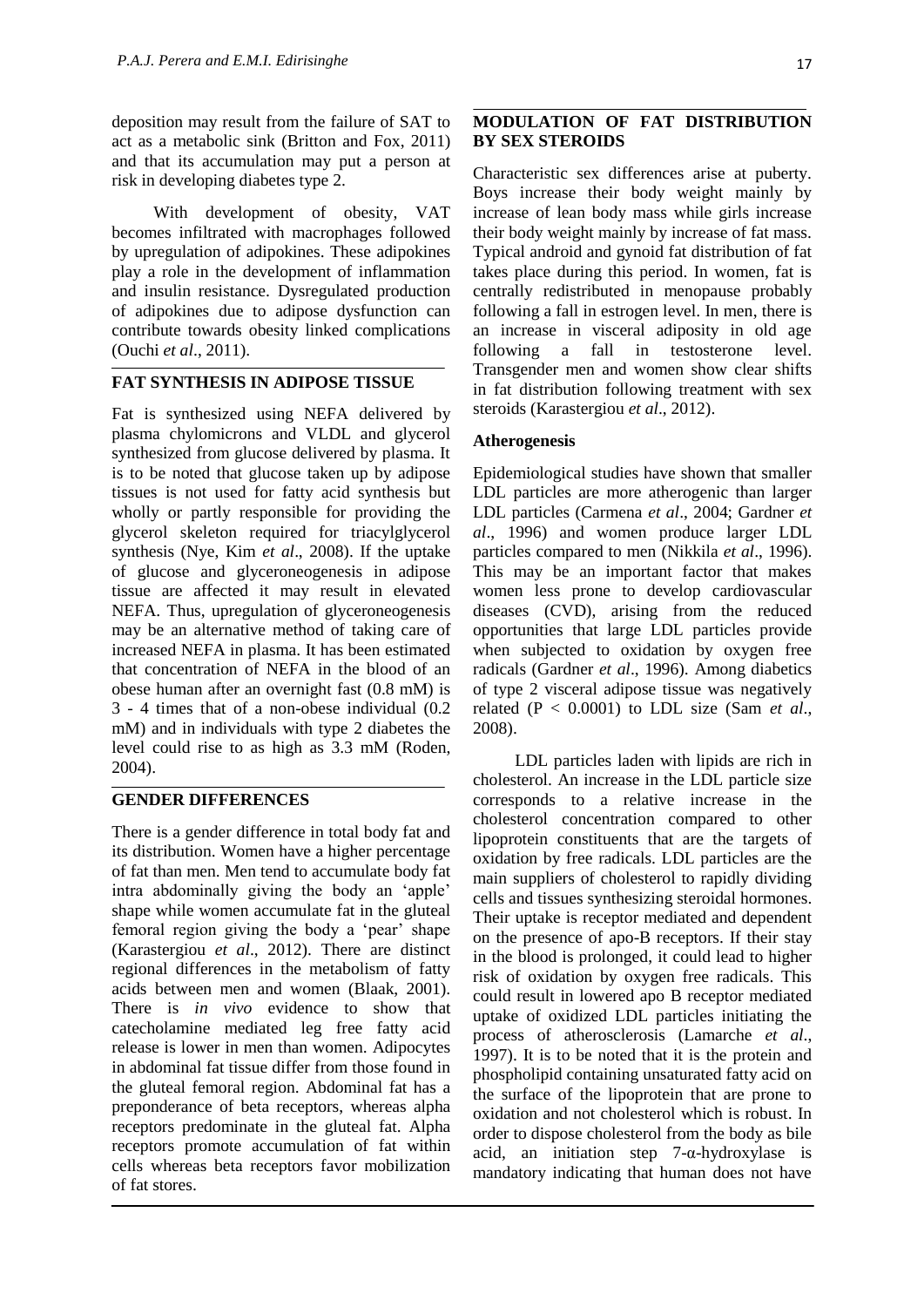the ability to oxidize cholesterol (Jelinek *et al.,* 1990) While appreciating that female reproductive hormones and the cyclical nature of their variation in blood plasma enable blood to maintain blood lipids at a lower threshold level, the likely mechanism that confers some type of safety against CVD may be related to the manner in which lipoproteins are handled by the body. Serum HDL cholesterol level of women of the reproductive age group is significantly higher than those of men of comparable age and status. The inbuilt safety factors such as high protein content and antioxidant status of HDL do confer solubility and stability to the lipoprotein compared to all others in circulation. It is to be noted that HDL status does increase in pregnancy providing further safety towards a productive outcome of pregnant women. HDL is known to confer protection by offering scavenging facilities to circulating cholesterol, transport facilities to oxidized LDL particles, and opposing the action of oxygen free radicals (Soran *et al.,* 2015; Huang *et al.,* 2013).

## **ENDOTHELIAL FUNCTIONS AND FAT**

Research done over the last two decades suggests that vascular endothelial dysfunction may contribute to the pathophysiology of hypertension, clinical ischemia, myocardial infarction, and sudden death (Paterick and Fletcher, 2001). Endothelial functions include vasomotor tone, constriction and dilation, balance between fibrinolysis and thrombosis, control of the inflammatory response, and growth of vascular smooth muscle. Effects of lipids have been documented on many of the endothelial processes (Davignon and Ganz, 2004; Shimokawa, 1999). In particular, there is strong evidence to suggest that the circulatory blood lipids affect vasodilatation mediated by endothelium derived nitric oxide with the

interaction between leukocytes and the endothelial surface. Vasodilatory mechanism is an important feature in regulation of normal blood pressure. LDL cholesterol, triglyceride rich lipoproteins and free fatty acids impair endothelium dependent vasodilatation. The effects of lipids on endothelium dependent vasodilatation can be reversed not only by reducing the level of elevated blood lipids levels, but also by providing dietary antioxidants, suggesting a mechanism related to oxidative stress (Trpkovic *et al*., 2015).

## **ACCRETION OF BODY FAT IN THE YOUNG**

Generally, after 25 years weight gain mainly results from body fat accumulation. Men have 20% body fat at 25 years, 30% at 55 years and 35% at 75 years (Gropper and Smith, 2013). In addition to fat gain lean body mass decreases due to a reduction in protein and body cell mass synthesis. More marked increases in fat deposits occur in the females with increase in age.

Of the different forms of fat, essential fat (EF) is necessary to maintain life and reproductive functions. This fat includes fat associated with bone marrow, central nervous system, internal organs and cell membranes. The percentage of essential body fat for women is greater than that for men, due to additional reproductive functions. The percentage of essential fat for men is 3–5% and for women is 8–12% of body weight.

Part of body fat stored in adipose tissue protects internal organs in the chest and abdomen. The minimum recommended total body fat percentage exceeds the essential fat percentage value (Gropper and Smith, 2013).

Table 1: The average fat characteristics of reference man of body weight 70 kg and reference woman of body weight 56.8 kg of age 20-24 years.

|            | <b>Total body fat</b> | Storage fat   | <b>Essential fat</b> |
|------------|-----------------------|---------------|----------------------|
| Man $(kg)$ | $10.5(15.0\%)$        | 8.4 (12%)     | 2.1(3%)              |
| Woman (kg) | 15.4 (27.0%)          | $8.5(15.0\%)$ | 6.8(12%)             |

(Source: Gropper and Smith, 2013).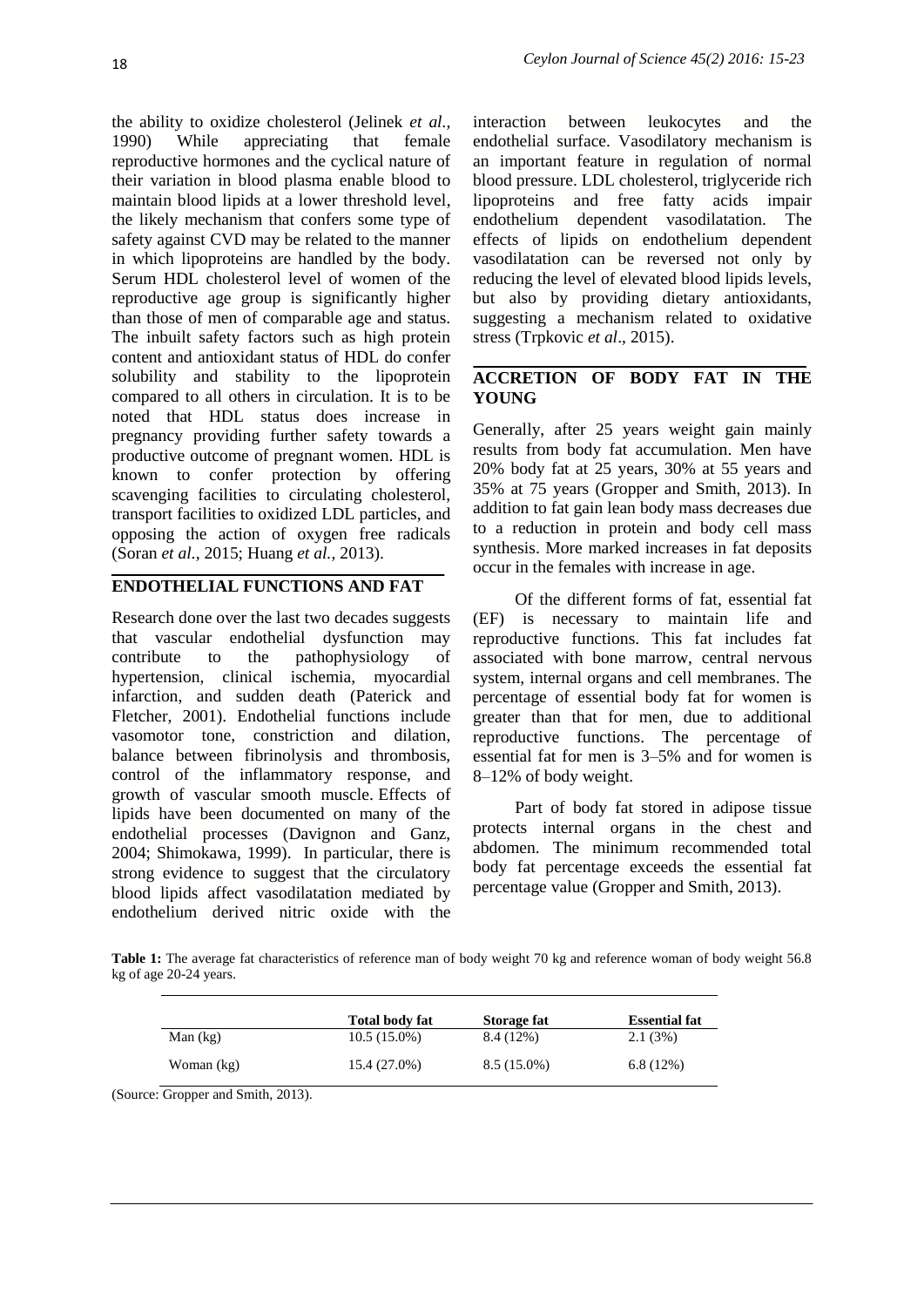#### **Age related fat depot changes**

Fat is redistributed among different fat depots over time, especially during and after middle age fat redistributes from subcutaneous to intraabdominal visceral depots (Meunier *et al*., 1971). In old age, fat is redistributed outside fat depots, accumulating in bone marrow, muscle, liver and other ectopic sites. Presence of excess dysfunctional depot fat appears to accelerate onset of multiple age related diseases. These include diabetes, hypertension, cancer, cognitive dysfunction, and atherosclerosis leading to heart attacks and stroke. Experiments with animals have shown that ablation of excess dysfunctional fat and mutations affecting such fat do enhance health span and maximum life span (Tchkonia *et al*., 2010).

#### **Pregnancy related fat and fetal development**

For a productive pregnancy, there is a demand for body fat. An average value of 20% has been proposed, but sufficient research has not been done to validate it. Women who are obese and sports women in peak form with very little body fat are unable to conceive. The reasons for this are unclear.

Pregnancy is characterized by a series of metabolic changes that caters to the demands of the growing fetus and the supportive tissues of the pregnant woman that carries it. After parturition a fat store of 4 kg on the average (WHO, 1985) is left partly to meet the energy requirements of the newborn and the mother. This fat, mostly of femoral-gluteal origin is used for milk fat synthesis during lactation (McFarland, 1997).

An important aspect of pregnancy is early accretion of adipose tissue followed by development of insulin resistance facilitating lipolysis in late pregnancy. Insulin secretion increases in early pregnancy without change in insulin sensitivity. However, in late pregnancy fat deposit in maternal adipose tissue declines while postprandial non-essential fatty acid (NEFA) levels increase. In pregnancy, insulin mediated glucose disposal decreases by nearly 50% when compared with pre-pregnancy status. Ability of insulin to suppress lipolysis is reduced. This result in increased blood glucose and NEFA levels to support of fetal growth and prepare maternal tissues for parturition and nourishment of the newborn (Barbour *et al*., 2007). This does indicate that plasma NEFA has a role in directing

appropriate energy sources via suppression of insulin activity from the very beginning of life.

Placental hormones secreted in late pregnancy stages have been suggested to impair insulin mediated handling of glucose by maternal skeletal muscle and availability of increased glucose for fetal growth. However, changes in placental hormones do not correlate with changes in maternal insulin resistance (Kirwan *et al*., 2002). It is to be noted that just as much placental hormones have been implicated in the reduction of insulin sensitivity, the presence of increased NEFA level too need to be taken into account as it is also being increasingly recognized as a desensitizing factor.

In gestational diabetes, this situation is further aggravated by the presence of greater postprandial increase in NEFA, increased hepatic gluconeogenesis and severe insulin resistance. It needs to be emphasized that increased NEFA is intimately related to decrease in insulin sensitivity especially with reference to uptake of glucose into muscle and adipose tissues which are considered insulin dependent tissues (Barbour *et al*., 2007)

#### **Milk fat etiology**

Breast milk is continuously synthesized to cater to the needs of the newborn. After a meal, chylomicrons absorbed by the mother provide fatty acid required for the synthesis of milk fat while glycerol is derived from glucose in her blood. Thereafter in the post-absorptive state the mother preferentially uses lower body fat stored in gluteo-femoral adipose tissues (McFarland, 1997)

### **FATTY ACID, INSULIN RESISTANCE AND ASSOCIATED METABOLIC DISORDERS**

Of the fuel molecules, fatty acid is the principal energy supplier and its derivative fat the principal energy store. There is constant interchange between these two sources via blood. An elevation in the level of NEFA in the blood is known to inhibit the uptake of glucose into muscle, a property associated with insulin dysfunction. Resistance to insulin results in excessive flux of fatty acid as a result of unopposed adipose tissue lipolysis. Accumulation of NEFA can further increase insulin resistance by modulating insulin receptor expression and post-receptor signaling.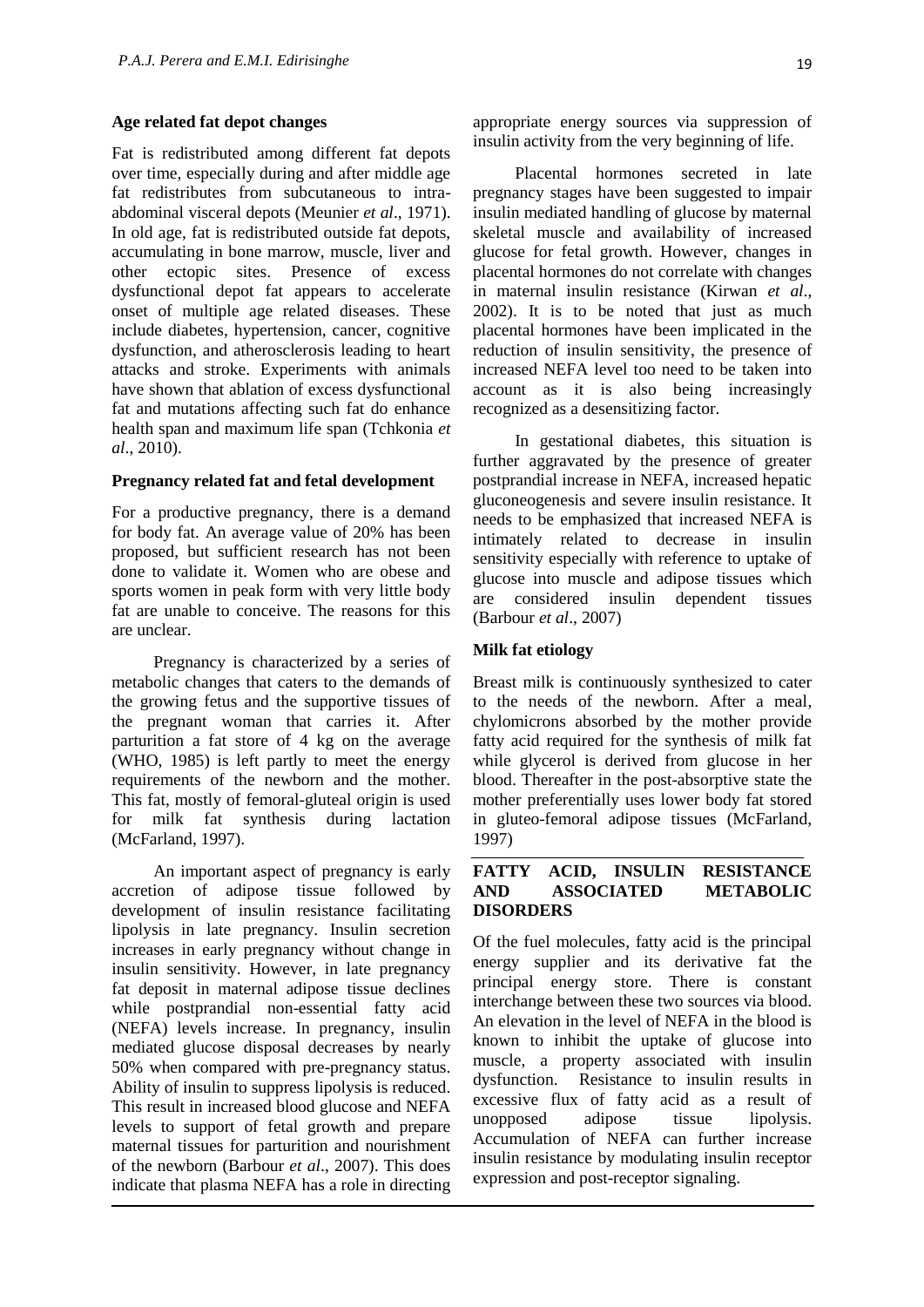Two of the most common clinical syndromes associated with insulin resistance are type 2 diabetes and metabolic syndrome. Others include cardiovascular diseases, essential hypertension, polycystic ovary syndrome, nonalcoholic fatty liver disease, sleep apnoea and certain form of cancer.

## **OBESITY**

Insulin resistance has been associated with obesity. Lipid induced insulin resistance in skeletal muscle is reported to stem from defects in insulin stimulated glucose transport. The steatotic liver is also resistant to insulin as per inhibition of hepatic glucose production and stimulation of glycogen synthesis. In muscle and liver, intracellular accumulation of lipids trigger activation of protein kinase C with impairment of insulin signaling (Samuel *et al*., 2010)

Elevated NEFA concentrations in obesity that directly induce inflammatory responses in adipocytes have been proposed as one of the mechanisms associated with insulin resistance (Boden, 2011). NEFA activate NF-kB transcription factor and cytokine production in adipocytes. In particular, saturated fatty acids activate macrophage like-cells via the Toll-like receptor (TLR4). TLR4 on adipocytes acting as sensor of elevated NEFA concentrations initiates NF- k B mediated signaling cascade creating an inflammatory environment resulting in insulindesensitizing processes. NEFA also induces oxidative stress influencing insulin signaling as well as insulin receptor expression (Kokoeva *et al.,* 2006).

Most of the obesity related depot fat is truncal and comprises of subcutaneous upper body fat. It is related to a reduction in adipocyte derived hormone adiponectin in plasma. When measures are taken to reduce obesity, it is found that the plasma adiponectin level is increased. It is negatively correlated with body fat and opposes insulin resistance.

In terms of overall health, lower body subcutaneous fat in thighs and buttocks has some potential benefits. But upper body deeper visceral fat puts the person at risk from cardiovascular disease. There is emerging evidence to indicate that protruding big bellies and large waist are signs of visceral fat. Visceral fat is in a gel form and wraps around major organs, including liver, pancreas and kidneys. It

is pronounced in obese people. Many can have visceral fat without knowing it. Excess visceral fat is linked to increased risk of obesity, diabetes, coronary heart disease, stroke, sexual dysfunction, arthritis, dementia, sleep disorders and cancer. .

Waist circumference and abdominal sagittal diameter are simple anthropometric indices of abdominal visceral adipose tissue and are related to cardiovascular risk in men and women (Pouliot *et al*., 1994).

Visceral fat is considered toxic and is said to provoke inflammatory pathways and produce signaling molecules that can interfere with body"s normal hormonal function. Indeed, obesity has been recognized as chronic lowgrade inflammatory status in the body. The primary cause for obesity-induced inflammation is not yet fully understood. However, it has been proposed that initiation of inflammation in obesity is related to endoplasmic reticulum (ER) stress. Over nutrition causes ER stress in liver and adipose tissue due to excess lipid accumulation and energy metabolism. ER stress initiates a stress response signaling cascade by activating IKK, the MAPKs p38 and JNK, and finally the major inflammatory transcription factor NF- k B. Consequently, adipose tissue produces large amounts of inflammatory cytokines and chemokines, collectively called adipokines, such as TNF, IL- 1, IL-6, and MCP-1 (Hummasti and Hotamisligil., 2010; Ozcan *et al*., 2004). Cytokines are also known to interfere with hormones that regulate appetite, weight, mood and brain function.

## **DIABETES**

Resistance to insulin in the presence of excessive flux of fatty acid as a result of unopposed adipose tissue lipolysis is well known. Insulin resistance plays a central role in the etiology of type 2 diabetes that effects insulin action on glucose uptake. The association of obesity with increased risk of developing type 2 diabetes has been recognized for decades, and the major link is the ability of obesity to engender insulin resistance (Kokoeva *et al.,* 2006).

Insulin is a critical regulator in all aspects of adipocyte biology. Insulin promotes adipocyte triglyceride stores by a number of mechanisms, including promoting the differentiation of preadipocytes to adipocytes ((Kokoeva *et al*., 2006; Zeyda and Stulnig, 2009). In mature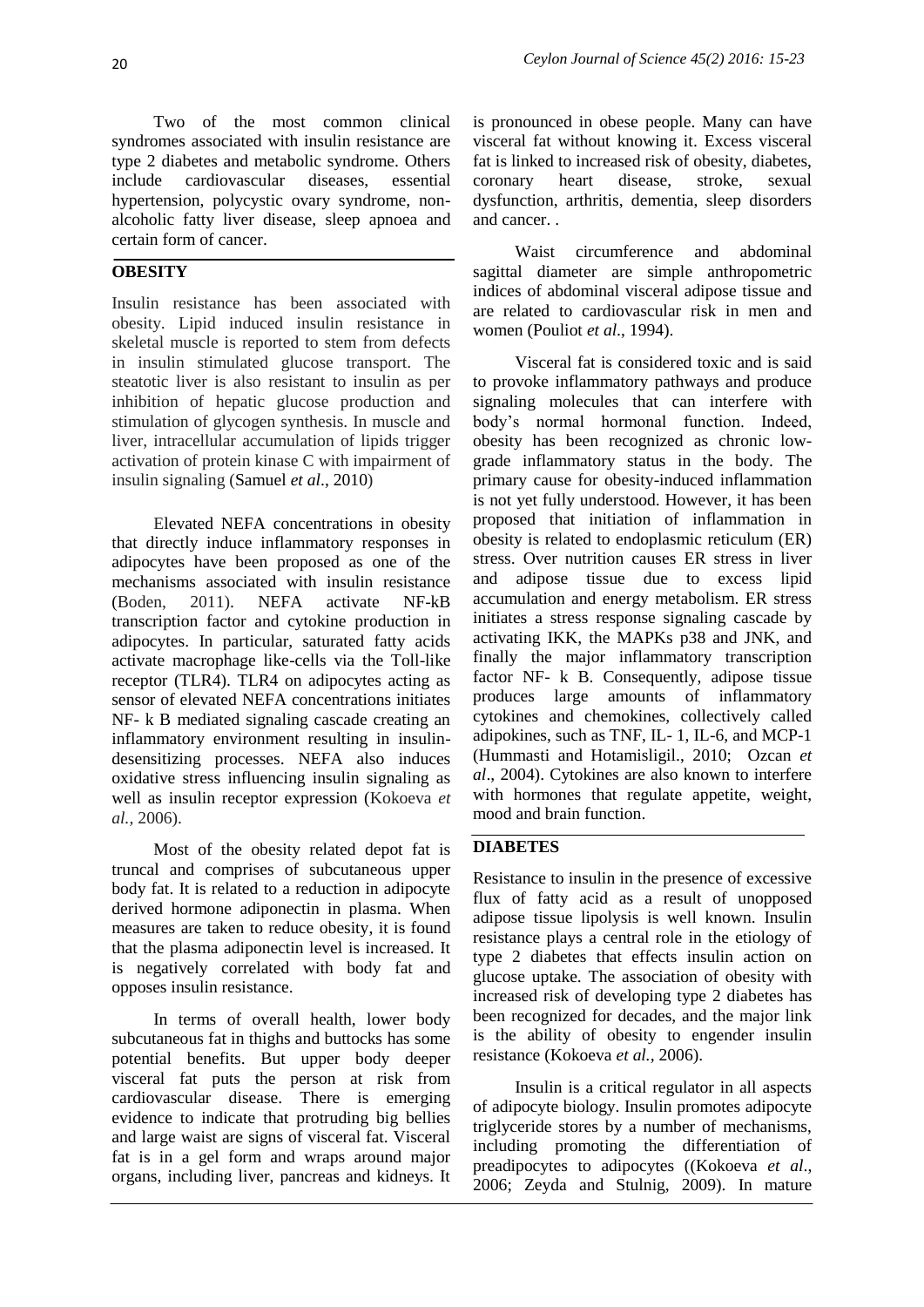adipocytes, insulin stimulates glucose transport and lipogenesis, as well as inhibiting lipolysis especially in fed state. Further, insulin promotes synthesis of triacylglycerol from fatty acid delivered to adipocytes via chylomicrons and VLDL and glycerol derived from glucose via glycolysis. In the fed state, insulin induces dephosphorylation of hormone sensitive lipase by reducing cAMP and activating phosphoprotein phosphatase. This inhibits lipase activity and decreases fat hydrolysis. In the fasting state glucagon and epinephrine mobilize stored fat via hormone sensitive lipase releasing fatty acid into blood.

In 1963, *Randle et al.* ascribed elevated NEFA to be the likely causative factor for impaired carbohydrate tolerance and decreased insulin sensitivity. They proposed the term "glucose fatty acid cycle" to denote interactions between glucose and fatty acid metabolism in peripheral tissues for control of blood glucose and fatty acid levels. Following this finding, Schalch and Kipnis (1965) reported development of impaired carbohydrate tolerance and decreased sensitivity to insulin with elevated fasting plasma NEFA levels in pregnancy, obesity, maturity-onset diabetes, acromegaly, and in subjects given exogenous growth hormone.

Guenther Boden (2011) hypothesized that elevated plasma NFFA levels were to a large part a cause for insulin resistance in obese patients with type 2 diabetes. Insulin resistance is now given special recognition because of its close association with type 2 diabetes, hypertension, dyslipidemia, and abnormalities in blood coagulation and fibrinolysis and all of which are considered independent risk factors for cardiovascular disease (Bray, 2004). Does this mean that fatty acid and its receptors (Ichimura *et al*., 2014) can be considered a modulator of insulin activity and therefore be eligible to be considered as a target for development of dietary and alternate pharmacological interventions in the future?

### **METABOLIC SYNDROME**

In 1988, it was proposed that individuals with glucose intolerance, elevated triacylglycerol, low HDL cholesterol and essential hypertension were at great risk in developing cardiovascular disease. It was referred to as Syndrome X and later changed to Metabolic Syndrome. There is

close relation between increased fatty acid flux and metabolic syndrome which is recognized by a group of risk factors that multiply a person's risk for heart disease, diabetes and stroke (Grundy *et al*., 2004).

With incidence of type 2 diabetes and obesity on the rise in both developed and developing countries, it is time that all countries took cognizance of all possible solutions to this problem and took preventive actions to curtail it.

In alleviating the above situations, one serious theoretical consideration that requires further investigation is to understand the role played by NEFA especially via receptors in regulation of body energy metabolism and the influence of differently placed fat depots in controlling the level of NEFA and their ultimate effect on the quality of life (Ichimura *et al*., 2014).

#### **REFERENCES**

- Barbour, L.A., McCurdy, C.E., Hernandaz, T.L., Kirwan, J.P., Catalano, P.M. and Friedman, J.E. (2007). Cellular mechanisms for insulin resistance in normal pregnancy and gestational diabetes. *Diabetes Care.* **30** (2): S112-S119.
- Blaak, E.E. (2001). Gender differences in fat metabolism. *Current Opinion in Clinical Nutrition Metabolism Care*. **4** (6): 499-502.
- Boden, G. (2011). Obesity, insulin resistance and free fatty acids. *Current Opinion in Endocrinology, Diabetes and Obesity*. **18** (2): 139-143.
- Bray, G.A. (2004). Medical consequences of obesity. *Journal of Clinical Endocrinology Metabolism.* **89**: 2583-2589.
- Britton, K.A. and Fox, C.S. (2011). Ectopic fat depots and cardiovascular disease. *Circulation*. **124**: 837- 841.
- Davignon, J. and Ganz, P. (2004). Role of endothelial dysfunction in atherosclerosis. *Circulation*. **109** (23 / 1): 27-32.
- Despres, J-P., Lemiuex, I., Bergeron, J., Pibarot, P., Mathieu, P., Larose, E., Rodes-Cabau, J., Bertrand, O.F. and Poirier, P. (2008). Abdominal obesity and the metabolic syndrome: contribution to global cardiometabolic risk. *Arteriorsclerosis Thrombosis Vascular Biology*. **28**: 1039-1049.
- Gardner, C.D., Fortmann S.P. and Kraus, R.M. (1996). Association of small low-density lipoprotein particles with the incidence of coronary artery disease in men and women. *Journal of American Medical Association*. **276** (11): 875-881.
- Gropper, S.S. and Smith, J.L. (2013). Changes in body mass with age. *Advanced Nutrition and*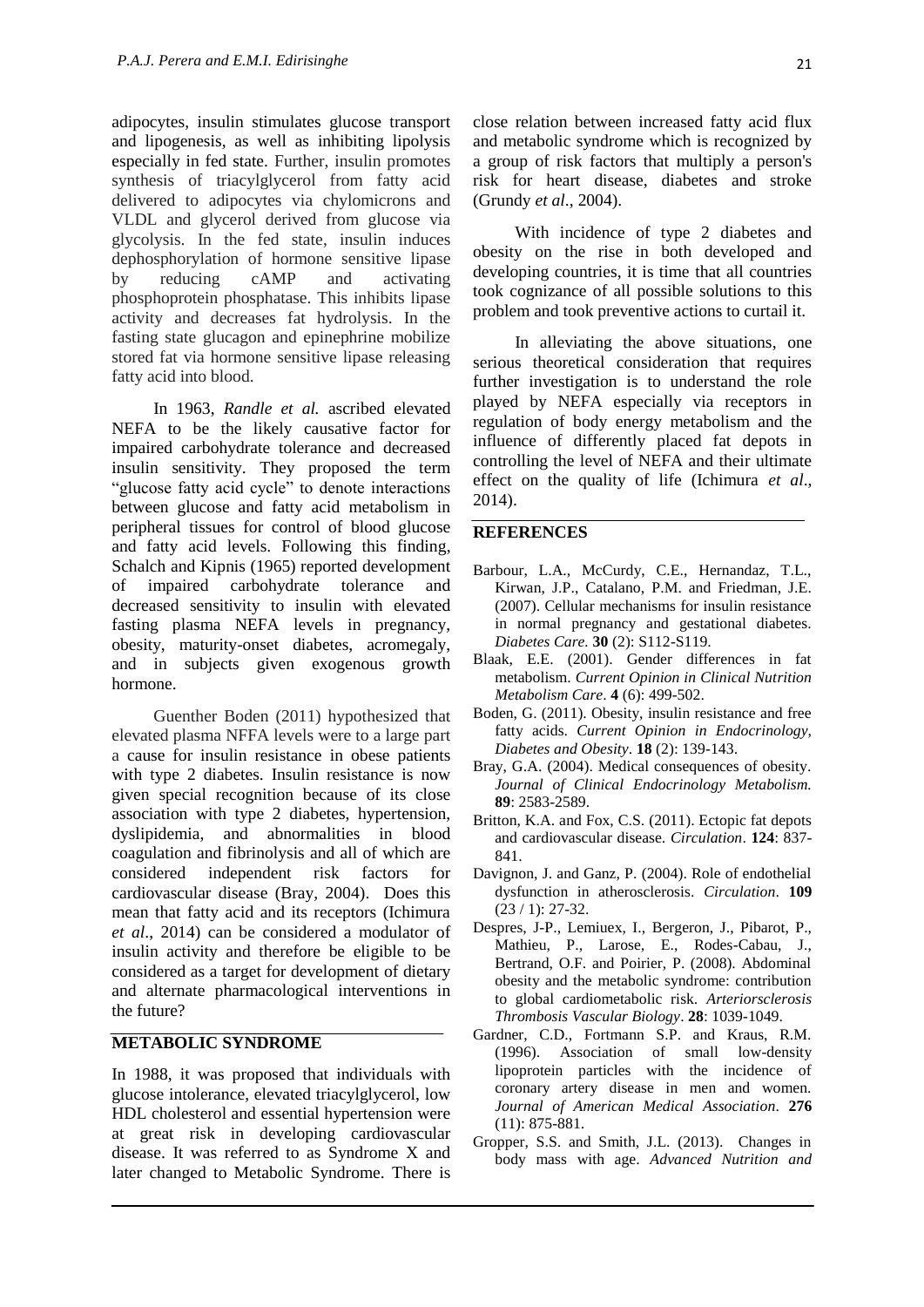*Human Metabolism*. Sixth edition. Wadsworth. Delmont, California Pp. 237-238.

- Grundy, S.M., Brewer, H.B. Jr., Cleeman, J.I., Smith, S.C. Jr., and Lenfant, C. (2004). Definition of metabolic syndrome. *Circulation*. **109** (3): 433- 438.
- Heilbron, L., Smith, S.R. and Ravussin, E. (2004). Failure of fat cell proliferation, mitochondrial function and fat oxidation results in ectopic fat storage, insulin resistance and type II diabetes mellitus. *International Journal of Obesity Related Metabolism Disorders*. **28** (4): 12-21.
- Huang, Y., Wu, Z., Riwanto, M., Gao, S., Levision, B.S., Gu X., Ichimura, A., Hasegawa, S., Kasubuchi, M. and Kimura, I. (2014). Free fatty acid receptors as therapeutic targets for the treatment of diabetes. *Frontiers in Pharmacology.* **5**: 236. Published on line 2014 Nov 6. PMCID:PMC4222138
- Hummasti, S. and Hotamisligil, G. S. (2010). Endoplasmic reticulum stress and inflammation in obesity and diabetes. *Circulation Research* **107**: 579-591
- Karastergiou, K., Fried, S.K., Xie, H., Lee, M.J., Divoux, A., Rosencrantz, M.A., Chang, R.J. and Smith, S.R. (2013). Distinct developmental signatures of human abdominal and gluteal subcutaneous adipose tissue depots. *Journal of Clinical Endocrinology Metabolism* **98** (1): 362- 371
- Karastergiou, K., Smith, S.R., Greenberg, A.S. and Fried, S.K. (2012). Sex differences in human adipose tissues - the biology of pear shape. *Biology of Sex Differences* **3**: 13.
- Karpe, F. and Pinnick, K.E. (2015). Biology of upperbody and lower-body adipose tissue - link to whole body phenotypes. *Nature Reviews Endocrinology* **11**: 90-100.
- Kirwan, J.P., Hauguel, D.M.S., Lepercq, J., Challier, J.C., Huston, P.L., Friedman, J.E., Kalhan, S.C. and Catalano, P.M. (2002). TNF-alpha is a predictor of insulin resistance in human pregnancy. *Diabetes* **51**: 2207 - 2213.
- Lamarche, B., Tchernof, A., Moorjani, S., Cantin, B., Dagenaise, G.R., Lupien, P.J. and Despres, J.P. (1997). Small, dense low-density lipoprotein particles as a predictor of the ischemic heart disease in men. Prospective results from the Quebec cardiovascular study. *Circulation*. **95**: 69 - 75.
- McFarland, R. (1997). Female primates: fat or fit? In: M.E. Morbeck, A. Galloway and A.L. Zilhman (Eds.), *The Evolving female*, Princeton University Press, Princeton Pp. 163 -175.
- Nye, C., Kim, J., Kalhan, S.C., Hanson, R.W. (2008). Reassessing triglyceride synthesis in adopose tissue. *Trends in Endocrinology and Metabolism*. **19** (10):356 - 361.
- Nikkila, M., Pitkajarvi, T., Koivula, Solakivi, T., Lehtimaki, T., Laippala, P., Jokela, H., Lehtomaki,

E., Seppa, K. and Sillanaukee, P. (1996). *Atherosclerosis*. Women have larger and less atherogenic low density lipoprotein particle size than men. **119** (2): 181-190.

- Ouchi, N., Parker, J.L., Lugus, J.J. and Walsh, K. (2011). Adipokines in inflammation and metabolic disease. *Nature Reviews Immunology*. **11** (2): 85 - 97.
- Ozcan, U., Cao, Q., Yilmaz, E., Lee, A.H., Iwakoshi, N.N., Ozdelen, E., Tuncman, G., Gorgun, C., Glimcher, L.H. and Hotamisligil, G.S. (2004). Endoplasmic reticulum stress links - obesity, insulin action, and type 2 diabetes. *Science.* **306**: 457-461.
- Patel, S. R., Hayes, A. L., Blackwell, T., Evans, D. S., Anconi-Israel, S., Wing, Y. K. and Stone, K. L. (2014). The association between sleep and obesity in older adults. *International Journal of Obesity*. **38** (9); 1159-1164.
- Paterick, T.E. and Fletcher, G.F. (2001). Endothelial function and cardiovascular prevention: role of blood lipids, exercise, and other risk factors. *Cardiology Reviews*. **9** (5): 282-286.
- Pouliot, M.C., Despres, J. P., Liemieux, S., Moorjani, S., Bouchard, C., Tremblay, A., Nadeau, A. and Lupien, P.J. (1994). Waist circumference and abdominal sagittal diameter. Best simple anthropometric indexes of abdominal visceral adipose tissue accumulation and related cardiovascular risk in men and women. *American Journal of Cardiology*. **73**: 460-468.
- Randle, P.J., Garland, P.B., Hales, C.N. and Newsholm, E.A. (1963). Glucose fatty acid cycle. Its role in insulin sensitivity and the metabolic disturbances in diabetes mellitus. *Lancet*. **1**: 785- 789.
- Roden, M. (2004). How free fatty acids inhibit glucose utilization in human skeletal muscle. *News Physiological Science*. **19**: 92 -96.
- Samuel, V.T., Peterson, K.F. and Shulman, G.I. (2010). Lipid induced insulin resistance: unraveling the mechanism. *Lancet*. **375** (9733): 2267-2277.
- Schalch, D.S. and Kipnis, D.M. (1965). Abnormalities in carbohydrate tolerance associated with elevated plasma non-esterified fatty acids. *Journal of Clinical Investigation.* **44** (12): 2010-2020.
- Shi, H., Kokoeva, M.V., Inouye, K., Tzameli, I., Yin, H. and Flier, J.S. (2006). TLR4 links innate immunity and fatty acid-induced insulin resistance. *Journal of Clinical Investigation*. **116**: 3015-3025.
- Shimokawa, H. (1999). Primary endothelial dysfunction: atherosclerosis. *Journal of Molecular Cell Cardiology.* **31** (1): 23-37.
- Tchkonia, T., Morbeck, D.E., Zglinicki, T.V., Deursen, J.V., Lustgarten,J., Scrable, H., Khosla, S., Jensen, M.D. and Kirkland, J.L. (2010). Fat